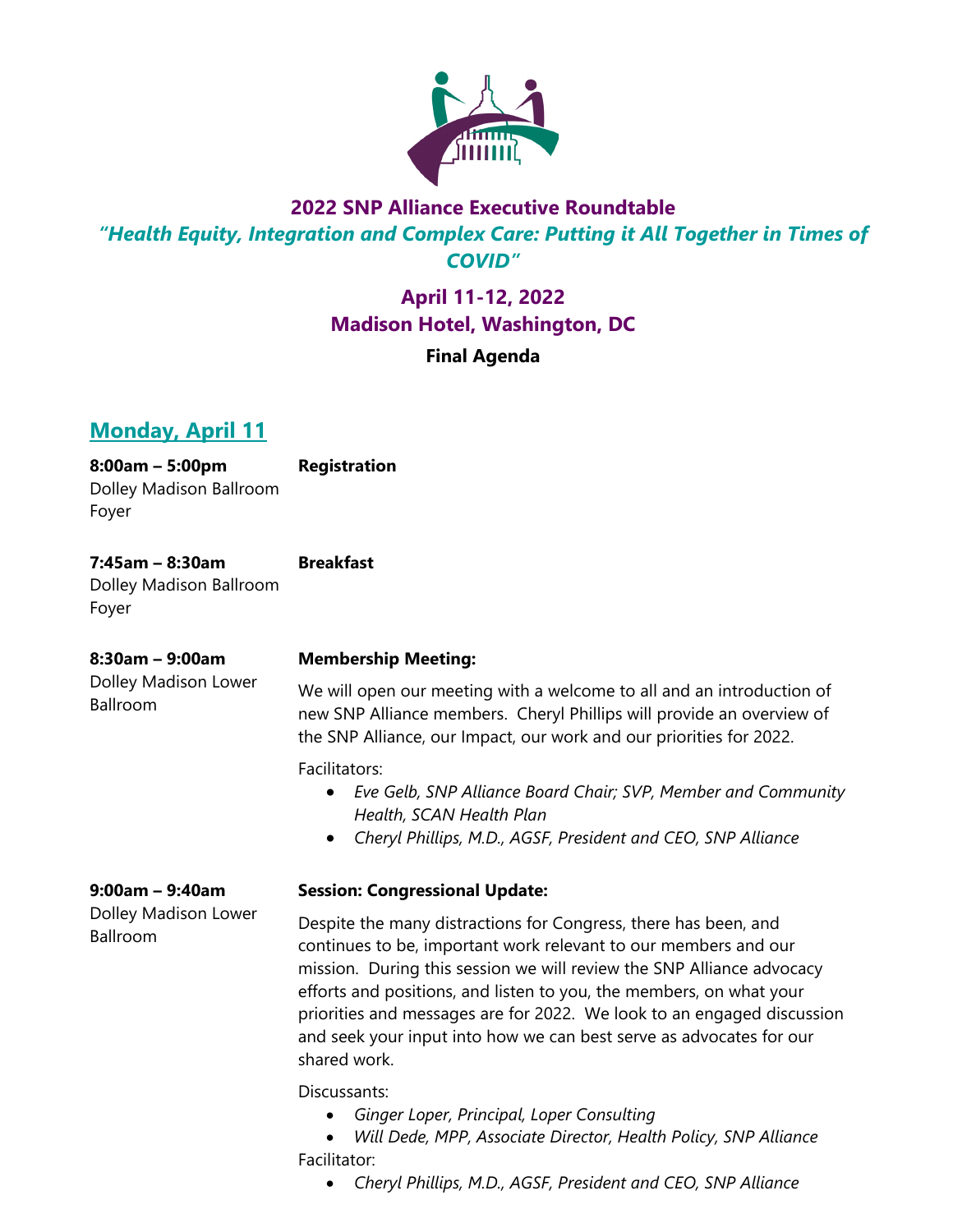| 9:40 am -10:00am                                        | <b>Break</b>                                                                                                                                                                                                                                                                                                                                                                                                                                                                                                                                                                                                                                                                                                                                                                                                                                                                                                                                                                                                                                                                                                          |
|---------------------------------------------------------|-----------------------------------------------------------------------------------------------------------------------------------------------------------------------------------------------------------------------------------------------------------------------------------------------------------------------------------------------------------------------------------------------------------------------------------------------------------------------------------------------------------------------------------------------------------------------------------------------------------------------------------------------------------------------------------------------------------------------------------------------------------------------------------------------------------------------------------------------------------------------------------------------------------------------------------------------------------------------------------------------------------------------------------------------------------------------------------------------------------------------|
| $10:00am - 10:50am$<br>Dolley Madison Lower<br>Ballroom | Keynote Session: Engagement & Experience of Care in Special Needs<br><b>Populations</b><br>Member engagement is fundamental to our shared work and mission. It is at<br>the core of improving quality and member retention. It is also tied directly to<br>health equity and inclusion – and understanding the barriers that exist to<br>achieve these goals. During this opening keynote Dr. Wilson will explore<br>considerations that are most important for working with special needs<br>populations, in order to understand and enhance individuals' experience of<br>care and engagement. What do these stakeholders want most? How can<br>special needs health plans help make that happen when working with their<br>providers and service delivery agencies? We will discuss practical steps<br>health plans can take to improve member engagement.<br>Introduction:<br>• Eve Gelb, SNP Alliance Board Chair and SVP Member and Community<br>Health, SCAN Health Plan<br>Presenter:<br>Brandon G. Wilson, DrPH, MHA<br>Director, Center for Consumer Engagement in Health<br>Innovation, Community Catalyst |
| 10:50am - 11:00am                                       | <b>Break</b>                                                                                                                                                                                                                                                                                                                                                                                                                                                                                                                                                                                                                                                                                                                                                                                                                                                                                                                                                                                                                                                                                                          |
| 11:00am -11:50am<br>Dolley Madison Lower<br>Ballroom    | Session: Current View of Supplemental Benefits and Potential Impact of<br><b>MOOP Changes</b><br>This session will provide an environmental scan of current Supplemental<br>Benefits – by volume and type. We will focus, in particular, on D SNPs and<br>explore the potential impact of proposed change to how the Maximum Out-<br>of-Pocket (MOOP) amounts are calculate, and what impact that may have on<br>Supplemental Benefits going forward.<br>Anne Tumlinson, CEO, ATI Advisory<br>$\bullet$                                                                                                                                                                                                                                                                                                                                                                                                                                                                                                                                                                                                               |
|                                                         | Nicholas Johnson, FSA, MAA, Principal and Consulting Actuary,<br>Milliman<br>Alexis Clipper, MHA, MBA, MSIS, Sr. Director, Program Innovation,<br>$\bullet$<br>Medicare SNP, UPMC                                                                                                                                                                                                                                                                                                                                                                                                                                                                                                                                                                                                                                                                                                                                                                                                                                                                                                                                     |
| 11:50am - 12:40pm<br><b>Constitution Salon A</b>        | <b>Networking Lunch</b>                                                                                                                                                                                                                                                                                                                                                                                                                                                                                                                                                                                                                                                                                                                                                                                                                                                                                                                                                                                                                                                                                               |
| 12:40pm - 1:00pm<br>Dolley Madison Lower<br>Ballroom    | <b>Sponsored Session: Benchmarking and Quality Data Management</b><br>Automated quality management benchmarking can be an essential tool for<br>continuous performance improvement in SNPs and other integrated health<br>plans. Using existing data, programs can monitor and improve their health<br>care service delivery in alignment with their model of care.                                                                                                                                                                                                                                                                                                                                                                                                                                                                                                                                                                                                                                                                                                                                                   |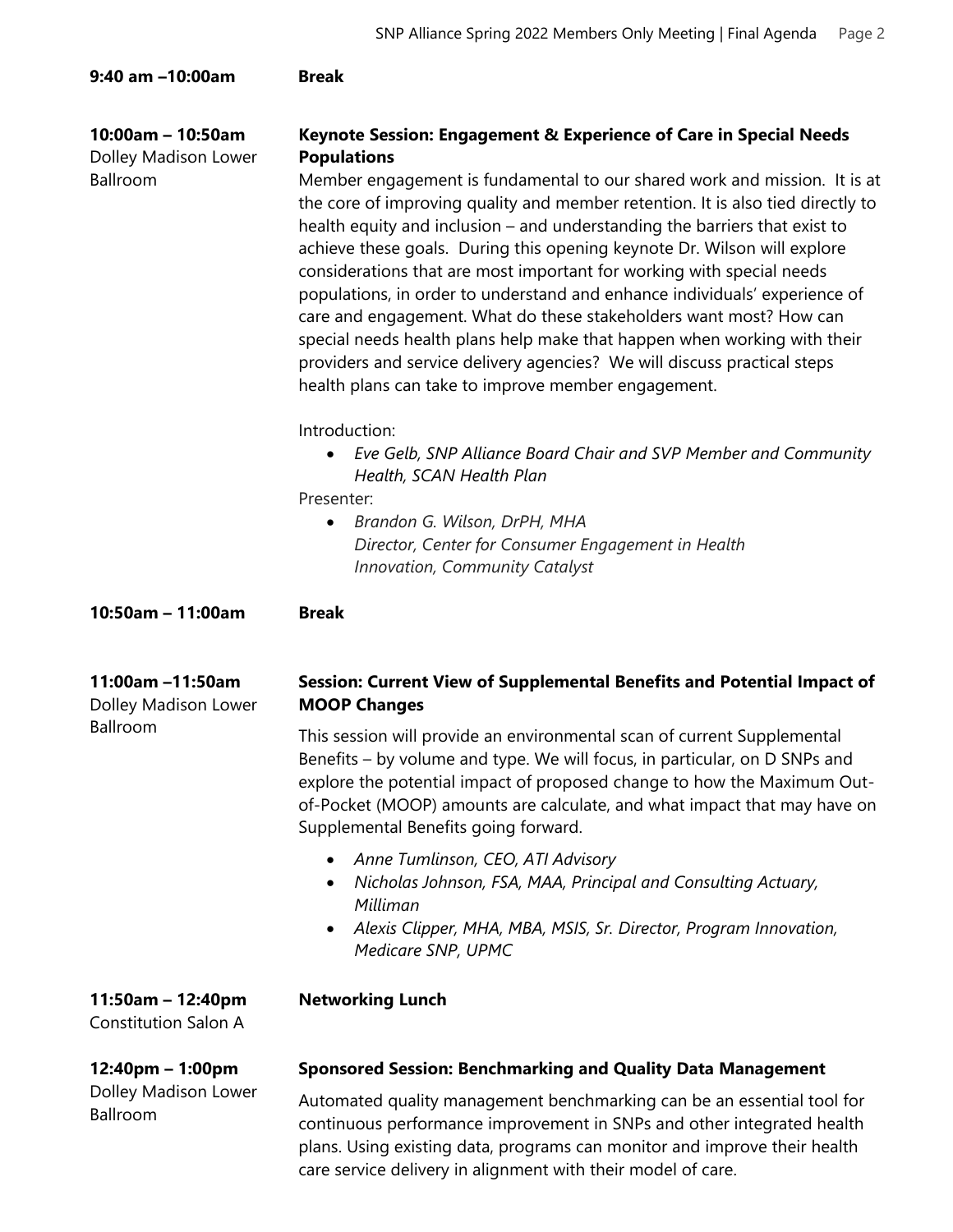Intus Care will share their experience in PACE programs synthesizing clinical and service data to identify underlying quality measurement trends and drive actionable quality improvement practices.

- *Robbie Felton, CEO and Founder Intus Care*
- *Laura Ferrara, Chief Strategy Officer, Intus Care*

| $1:10$ pm – 2:00pm<br>Dolley Madison Lower<br>Ballroom    | 2021 SNPA Survey Results: National Context, Impact of COVID, Plan<br><b>Insights</b>                                                                                                                                                                                                                                                                                                                                                                                                                                                                                                                                                                                                                                                                                                                        |  |
|-----------------------------------------------------------|-------------------------------------------------------------------------------------------------------------------------------------------------------------------------------------------------------------------------------------------------------------------------------------------------------------------------------------------------------------------------------------------------------------------------------------------------------------------------------------------------------------------------------------------------------------------------------------------------------------------------------------------------------------------------------------------------------------------------------------------------------------------------------------------------------------|--|
|                                                           | Alliance member SNPs and MMPs responded to the 2021 SNPA Survey with<br>insights about the impact of COVID on their members, providers, and care.<br>Get the latest information and discuss implications for the coming year(s).                                                                                                                                                                                                                                                                                                                                                                                                                                                                                                                                                                            |  |
|                                                           | Presenter:<br>Deborah Paone, DrPH, MHSA, Performance Evaluation Lead & Policy<br>Consultant, SNP Alliance                                                                                                                                                                                                                                                                                                                                                                                                                                                                                                                                                                                                                                                                                                   |  |
| $2:00 \text{pm} - 2:10 \text{pm}$                         | <b>Break</b>                                                                                                                                                                                                                                                                                                                                                                                                                                                                                                                                                                                                                                                                                                                                                                                                |  |
| $2:10$ pm – $3:10$ pm<br>Dolley Madison Upper<br>Ballroom | <b>Concurrent Peer Roundtable Discussions</b>                                                                                                                                                                                                                                                                                                                                                                                                                                                                                                                                                                                                                                                                                                                                                               |  |
|                                                           | DISCUSSION A: Establishing a Palliative Care Program in your I SNP                                                                                                                                                                                                                                                                                                                                                                                                                                                                                                                                                                                                                                                                                                                                          |  |
|                                                           | Palliative care services are seen as a valuable intervention to both improve<br>resident and family experience, as well as reduce avoidable hospital and ED<br>transfers. I SNPs are the optimal payment and delivery platform to create<br>such a program. Dr. Unroe will review some core principles for PC, as well as<br>discuss practical "next steps" for I SNPs. During this discussion we will also<br>want to hear from our I SNP members' experiences. We also would like to<br>explore how this can apply to other settings (eg: Assisted living) and other<br>SNP models. We will close this session with a brief presentation from Patient<br>Pattern, describing a tool to help clinicians best identify those with greatest<br>frailty who would best be served by a palliative care service |  |
|                                                           | Kathleen Unroe, M.D.<br>$\bullet$<br>Mark Feinberg, COO, PatientPattern<br>$\bullet$<br>Ian Strand, VP, Business Development, PatientPattern                                                                                                                                                                                                                                                                                                                                                                                                                                                                                                                                                                                                                                                                |  |
| Dolley Madison Lower<br>Ballroom                          | DISCUSSION B: Session: Health Equity - What, When, How, Why?<br>All eyes are on health equity. CMS and NCQA are proposing an index to<br>measure status and chart progress. There are special considerations for<br>complex populations and the providers and health plans that serve them. As<br>we consider a Health Equity Index, and how to score a health plan, what is<br>feasible, useful, accurate, and provides information for improvement efforts?<br>How can plans participate in development and testing and begin to use such<br>an index toward improvement? How will efforts produce value to people wit<br>highest needs? Discuss current state of the art and science and where we go<br>from here.                                                                                       |  |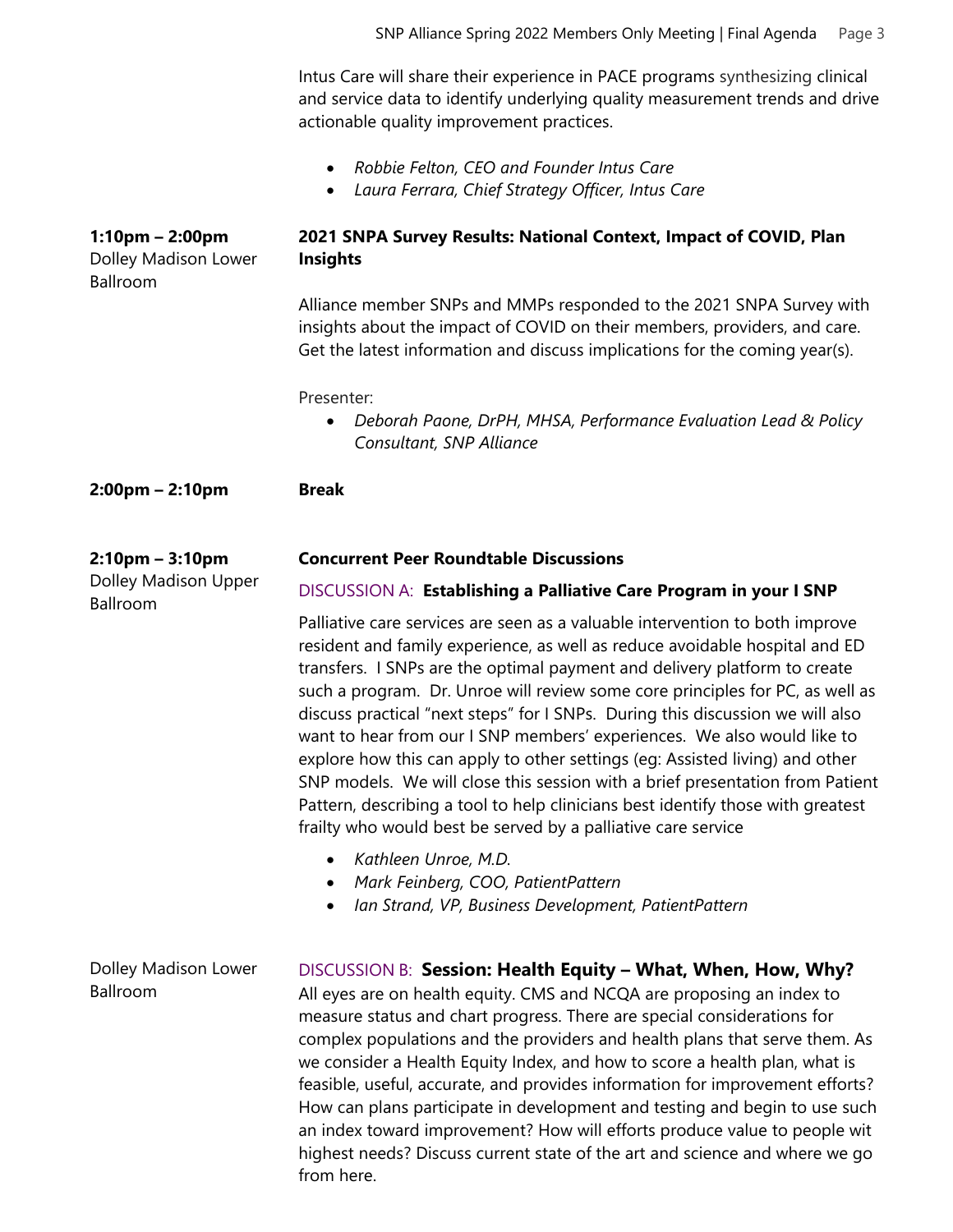Discussants:

- *Melony Sorbero, PhD, Senior Policy Researcher, RAND*
- *Eve Gelb, MPH, SNP Alliance Board Chair and SVP Member and Community Health, SCAN Health Plan*

Facilitator:

• *Deborah Paone, DrPH, MHSA, Performance Evaluation Lead and Policy Consultant, SNP Alliance*

#### **Session: Addressing PROMs in Special Needs Populations**

There is energy and effort around increasing the number of Person-report outcome measures (PROMs) and using the information more effectively. Measures and methods need tailoring to population characteristics with accommodations so that the person being surveyed can respond to questions that are meaningful and relevant. The speakers will lay a foundation using an example to illustrate some options for person (member) outcome measurement and ideas to address current issues and barriers. We will explore considerations that are especially important to special needs populations and discuss how to craft an approach that provides relevant, accurate, valid and useful information to guide plans to benchmark and improve.

Discussants:

- *Elizabeth Drye, MD, SM, Chief Scientific Officer, National Quality Forum (DC)*
- *Thomas von Sternberg, MD, Medical Director, HealthPartners (MN)*
- *Deborah Paone, DrPH, MHSA, Performance Evaluation Lead and Policy Consultant, SNP Alliance (DC)*

## **Session: Preventing and addressing Medicaid eligibility churn among D-SNP enrollees at the end of the COVID-19 public health emergency**

The issue of "churn" of Medicaid eligibility post PHE has been raised as a concern for many of our members. During this session ICRC will discuss a variety of steps that D-SNPs can take to help their members maintain Medicaid eligibility, including implementing deeming periods and conducting outreach with members before (and after, if applicable) the person loses Medicaid eligibility.

MODERATOR:

• *Nancy Archibald, Associate Director, Integrated Care, Federal Programs, Center for Health Care Strategies*

Presenter:

• *Erin Weir Lakhmani, MSW, LSW, Senior Researcher, Mathematica*

**4:10pm – 4:45pm** Dolley Madison Lower Ballroom

#### **3:20pm – 4:10pm**

Dolley Madison Lower Ballroom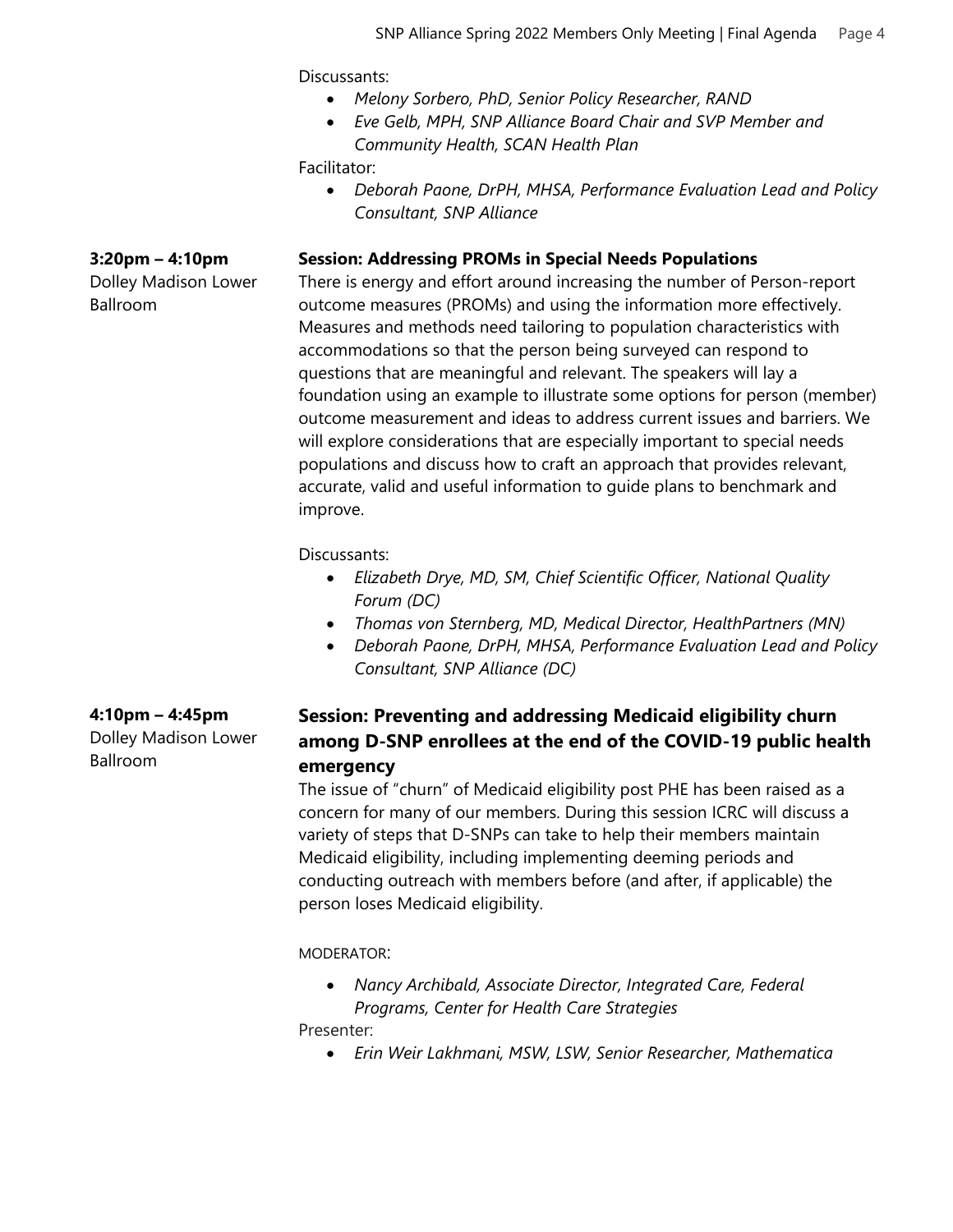|                                                          | SNP Alliance Spring 2022 Members Only Meeting   Final Agenda<br>Page 5                                                                                                                                                                                                                                                                                                                                                                                                                                                                                                                      |
|----------------------------------------------------------|---------------------------------------------------------------------------------------------------------------------------------------------------------------------------------------------------------------------------------------------------------------------------------------------------------------------------------------------------------------------------------------------------------------------------------------------------------------------------------------------------------------------------------------------------------------------------------------------|
| 4:45pm - 5:15pm<br>Dolley Madison Lower<br>Ballroom      | Session: Health Plan and Provider Partnership to Improve Care for<br><b>Members with Advanced Renal Disease</b><br>Improving the quality of care for those with renal disease requires a whole-<br>approach, and a partnership between providers, health plans, and the<br>individual. Monogram Health will explore this unique approach to service<br>delivery and its impact on quality outcomes<br>Presenter:                                                                                                                                                                            |
|                                                          | Michael Uchrin, CEO and Co-founder, Monogram Health<br>Dr. Gorav Bohil, Corporate Medical Director, Monogram Health                                                                                                                                                                                                                                                                                                                                                                                                                                                                         |
| $6:00$ pm – 7:30pm<br>Potomac BC and Patio               | <b>Reception</b>                                                                                                                                                                                                                                                                                                                                                                                                                                                                                                                                                                            |
| <u>Tuesday, April 12</u>                                 |                                                                                                                                                                                                                                                                                                                                                                                                                                                                                                                                                                                             |
| 7:30 am - 8:00 am<br>Dolley Madison Lower<br>Ballroom    | <b>Breakfast</b>                                                                                                                                                                                                                                                                                                                                                                                                                                                                                                                                                                            |
| $8:00$ am $-8:30$ am<br>Dolley Madison Lower<br>Ballroom | <b>Session: Advancing Health Equity Initiatives across Special Needs</b><br><b>Populations</b>                                                                                                                                                                                                                                                                                                                                                                                                                                                                                              |
|                                                          | In 2021, the CMS Innovation Center laid out its strategic objectives for the<br>next decade to drive towards "A health care system that achieves equitable<br>outcomes through high quality, affordable, person-centered care." During<br>this session we will describe what some early adopters are doing to make<br>incremental progress towards this vision. We will also explore what<br>innovations health plans need to drive people processes and technology;<br>and what role data, augmented intelligence, and machine learning are<br>playing to help turbo-charge this approach. |
|                                                          | Presenters:<br>Amogh Rajan, Vantage Health, Product, Innovation & Strategy,<br>٠<br>Vantage Health Technologies<br>Eve Gelb, MPH, SNP Alliance Board Chair and SVP Member and<br>$\bullet$<br>Community Health, SCAN Health Plan                                                                                                                                                                                                                                                                                                                                                            |
| 8:30 am - 9:10 am<br>Dolley Madison Lower<br>Ballroom    | Session: The Impact of Proposed Direct and Indirect Remuneration<br><b>Changes on Special Needs Plans</b><br>Presenters:                                                                                                                                                                                                                                                                                                                                                                                                                                                                    |

- *Mona Mahmoud, Sr. Director, Government Relations, Federal Affairs, Anthem*
- *David Mike, FSA, MAAA, Principal and Consulting Actuary, Milliman*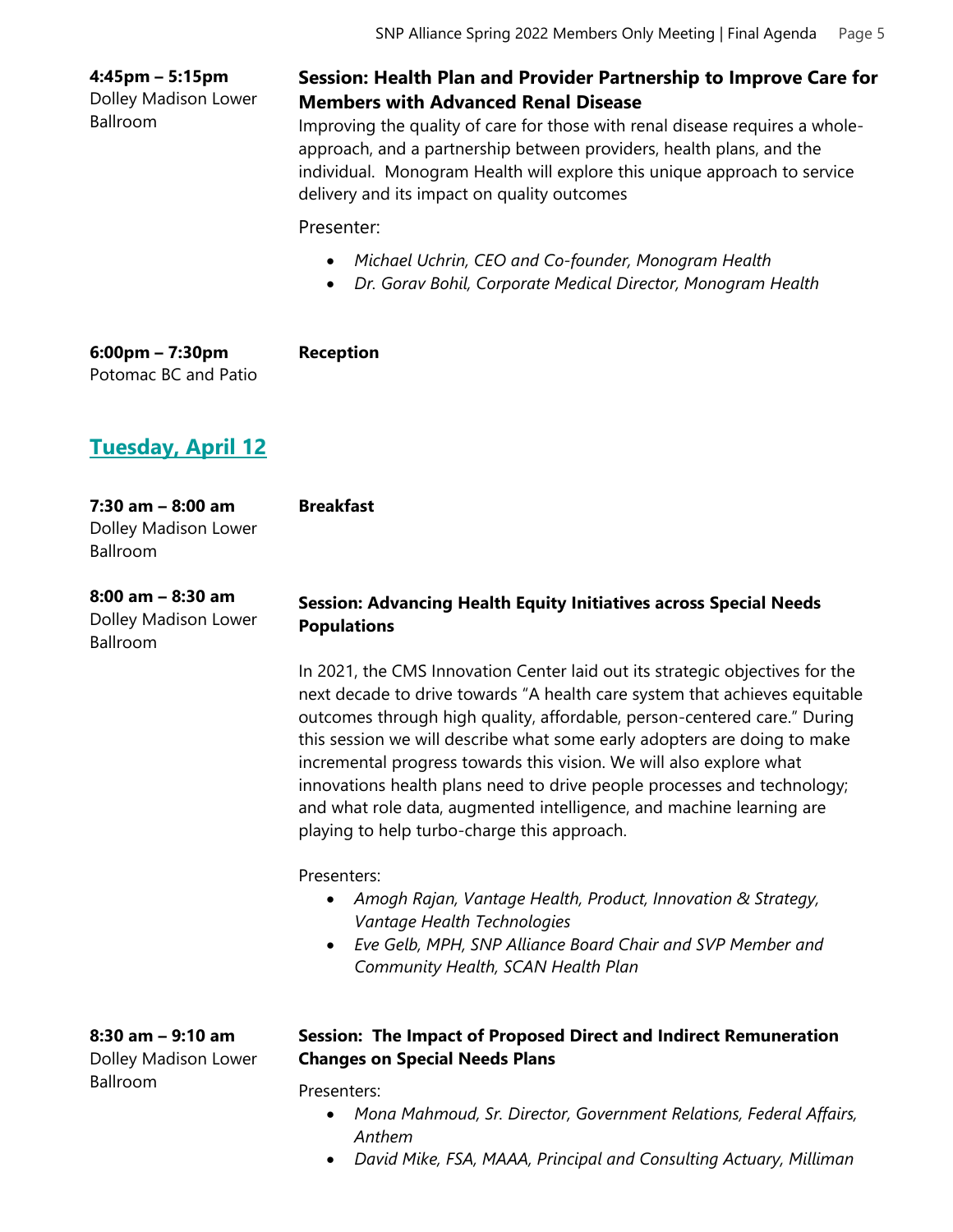#### **9:10 am- 9:45 am**

Dolley Madison Lower Ballroom

#### **The Future of MMPs: A Perspective from SNP Alliance Member Plans**

CMS signals new directions for integrated care through its new proposed rule by proposing to phase out the FAI which operates under temporary CMMI demonstration authority while adding some of the MMP features to D-SNPs which are permanently authorized. Some states have already moved in that direction, but others have invested heavily in the MMP model and local stakeholders are objecting. Can CMS allow some successful MMPs to continue? What authority would be needed and how will those decisions be made? What can we learn from plans that have already made the transition from MMP to the D-SNP model? SNP Alliance member plans will share their experiences and concerns in this panel discussion.

Moderator:

• *Will Dede, MPP, Associate Director, Health Policy, SNP Alliance*

Presenters:

- *Julianne Holloway, Interim Director, Duals Account Management. Blue Shield California*
- *Michelle Soper, Vice President, Policy Development, Commonwealth Care Alliance*
- *Bill Sota, Manager, Product Management, Medicare, CareSource*

#### **9:45 am – 9:55 am Break**

### **9:55 am – 10:40 am**

Dolley Madison Lower Ballroom

#### **The Missing Link: Building State Capacity for Advancing Integration**

States have long cited resource constraints as major impediment to advancing integration. To help fill this resource gap, **Arnold Ventures** launched the Advancing Medicare & Medicaid Integration initiative in July 2021 to provide grants to states for technical support, upgraded information systems, or additional staffing to assist in implementation. The initiative is being run in partnership with the **Center for Health Care Strategies**. Moderated by CHCS' Nancy Archibald who heads up the new initiative, this session will feature Indiana's journey and planning for its new integrated D-SNP/MLTSS program as well as key learning from other participating states.

Moderator:

• *Molly Knowles, Senior Program Officer, Center for Health Care Strategies* 

Presenter:

- *Andrew Bean, Medicare and Medicaid Coordination Manager, Indiana Medicaid, Indiana Family and Social Services Administration*
- *Kelli Means, Integration Manager, State of Washington, Home and Community Services, Aging and Long-Term Support Administration*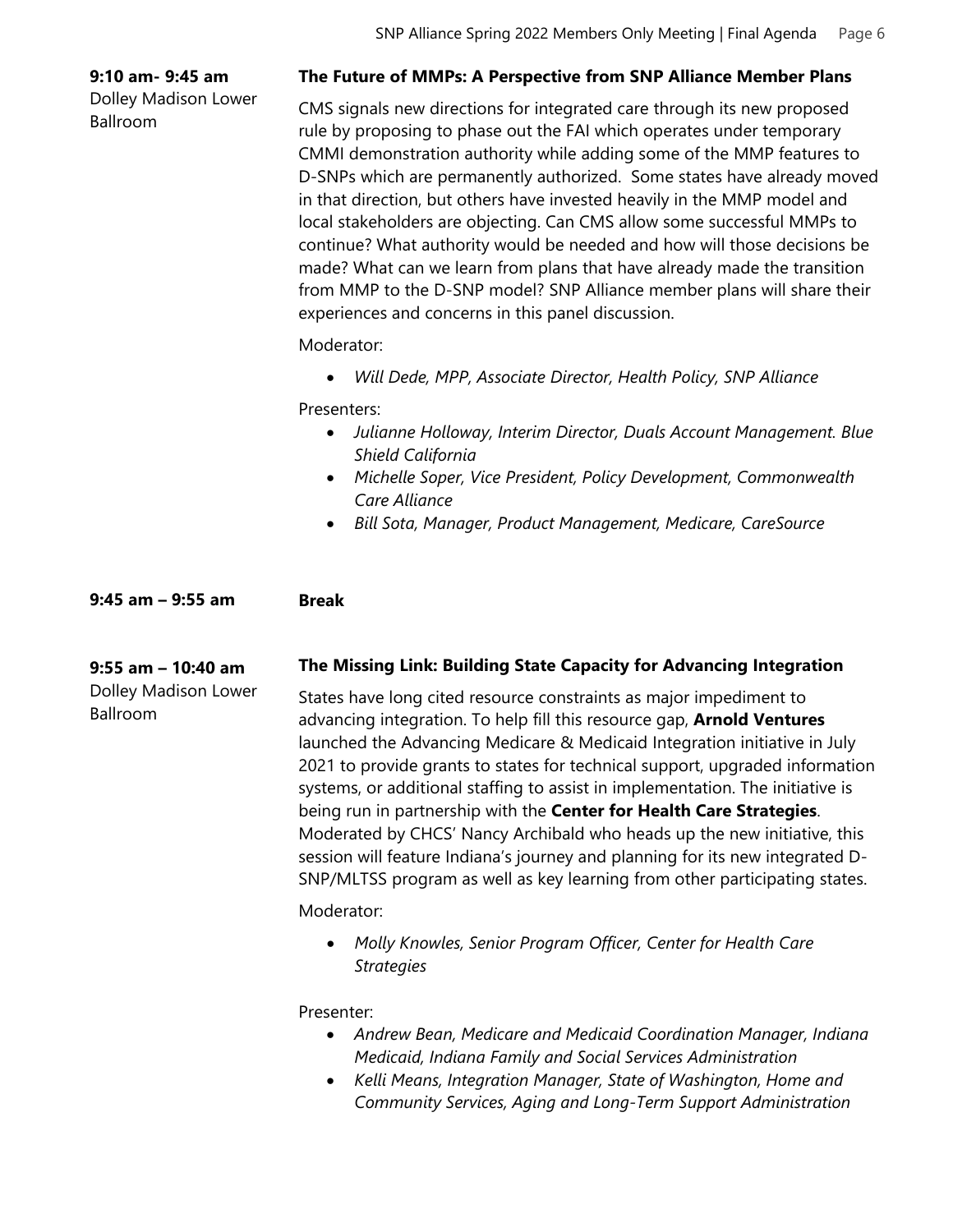#### **10:40 am – 11:20 am**

Dolley Madison Lower Ballroom

#### **Coping with the Details: State's Reactions to the Proposed Rule**

CMS' new proposed rule tackles a number of weedy technical issues for plans and states working towards integrated programs. But state plates are already full of Covid challenges, health disparities, eligibility renewals, and a host of other thorny issues. How are states reacting to the new provisions? What do they think of the potential phase out of the FAI demonstration, capitation of cost sharing, new SDOH data collection, coordination of audits and models of care, integrated member materials and adding more D-SNPs to the unified G&A system? Are they considering any of the contracting options CMS proposes? What else do states need to move forward?

#### MODERATOR:

• *Pamela J. Parker, MPA, Medicare-Medicaid Integration Consultant, SNP Alliance*

#### *Panelists*

- *Jack Rollins, Director of Federal Policy, National Association of Medicaid Directors*
- *Dan Cohen, MBA, Deputy Director of Integrated Health, MassHealth*
- *Camille Dobson, Deputy Executive Director, ADvancing States*

### **11:20am – 11:30am Break**

#### **11:30am – 12:20am** Dolley Madison Lower

Ballroom

#### **Integrated Platforms and Policies: What's Still Missing? What's Next?**

Since CMS implemented the FAI demonstration and finalized their initial interpretation of the BBA rules, investment by plans and states in the D-SNP platform has grown. 46 states now contract with D-SNPs and enrollment of dually eligible beneficiaries in Medicare Advantage and D-SNPs has reached nearly 40% but still only about 12% of dually eligible beneficiaries have enrolled in fully integrated plans. Congress remains interested and is considering some fairly dramatic proposals to require additional integration. MACPAC is considering recommendations that each state submit a plan for integration. With its recent proposed rule, CMS has signaled some new directions, moving away from the FAI demo and retrofitting some MMP features for the D-SNP platform. Are the new rule provisions going to make enough difference? What will be lost or gained under the rule versus these new proposals? Does CMS have the authority it needs to make it all work? Is there any consensus on which pathway makes the most sense for states, plans and most of all, dual beneficiaries? This session features a frank and stimulating conversation on where we are headed between two premier thought leaders on integration issues.

- *Melanie Bella, Head of Partnerships and Policy at Citiblock Health*
- *Allison Rizer, Principal, ATI Advisory*